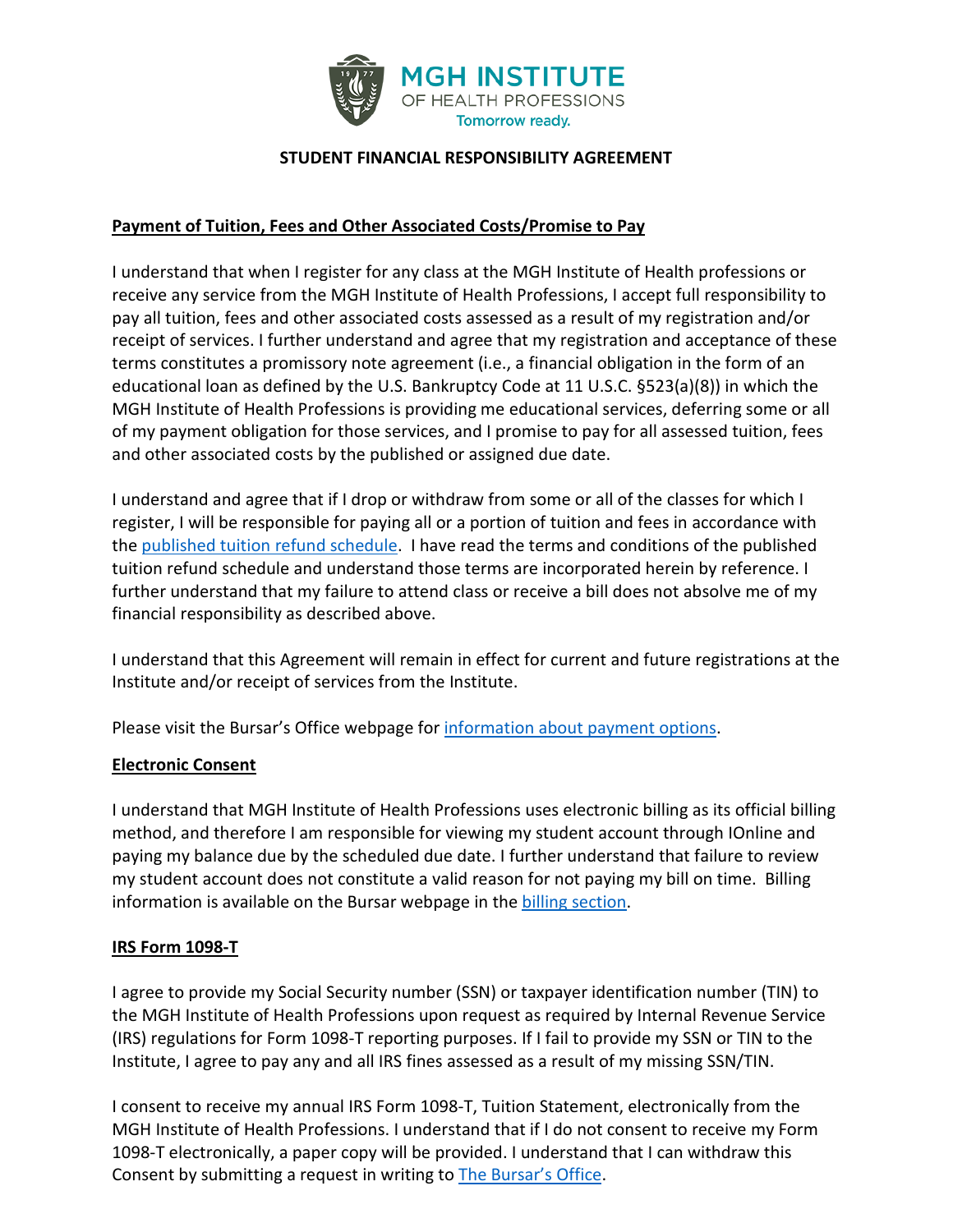#### **Responsibility**

I understand and agree that I am responsible for keeping my MGH Institute of Health Professions student records up to date with my current physical addresses, email addresses, and phone numbers using my *Online account*. Upon leaving the Institute for any reason, it is my responsibility to provide the Institute with updated contact information for purposes of continued communication regarding any amounts that remain due and owing to the MGH Institute of Health Professions.

I authorize the MGH Institute of Health Professions and its agents and contractors to contact me at my current and any future cellular phone number(s), email address(es) or wireless device(s) regarding my delinquent student account(s)/loan(s), any other debt I owe to the Institute, or to receive general information from the Institute.

I authorize the MGH Institute of Health Professions and its agents and contractors to use automated telephone dialing equipment, artificial or pre-recorded voice or text messages, and personal calls and emails, in their efforts to contact me. Furthermore, I understand that I may withdraw my consent to call my cellular phone by submitting a request in writing to The [Bursar's Office](mailto:bursar@mghihp.edu) or to the applicable contractor or agent contacting me on behalf of the Institute.

## **Late Payment Charge**

I understand and agree that if I fail to pay my student account bill or any monies due and owing the MGH Institute of Health Professions by the scheduled due date, the MGH Institute of Health Professions will assess late payment fees as explained in [the fee section](https://www.mghihp.edu/fee-schedule) of our tuition and fees webpage until my past due account is paid in full.

## **Financial Hold**

I understand and agree that if I fail to pay my student account bill or any monies due and owing the MGH Institute of Health Professions by the scheduled due date, the Institute of Health will place a financial hold on my student account, preventing me from registering for future classes, requesting transcripts, or receiving my diploma. I understand that I will also lose access to the Institute's learning management system, D2L, preventing me from participating in classwork until my account balance is paid in full.

## **Collection Agency Fees**

I understand and accept that if I fail to pay my student account bill or any monies due and owed to the MGH Institute of Health Professions by the scheduled due date and fail to make acceptable payment arrangements to bring my account current, the Institute may refer my delinquent account to our established collection agency. I further understand that I am responsible for paying *any* collection agency fees, together with all costs and expenses, including reasonable attorney's fees, necessary for the collection of my delinquent account. Finally, I understand that my delinquent account may be reported to one or more of the national credit bureaus.

## **Privacy Rights and Responsibilities**

I understand that the MGH Institute of Health Professions is bound by the Family Educational Rights and Privacy Act (FERPA) which prohibits the Institute from releasing any information